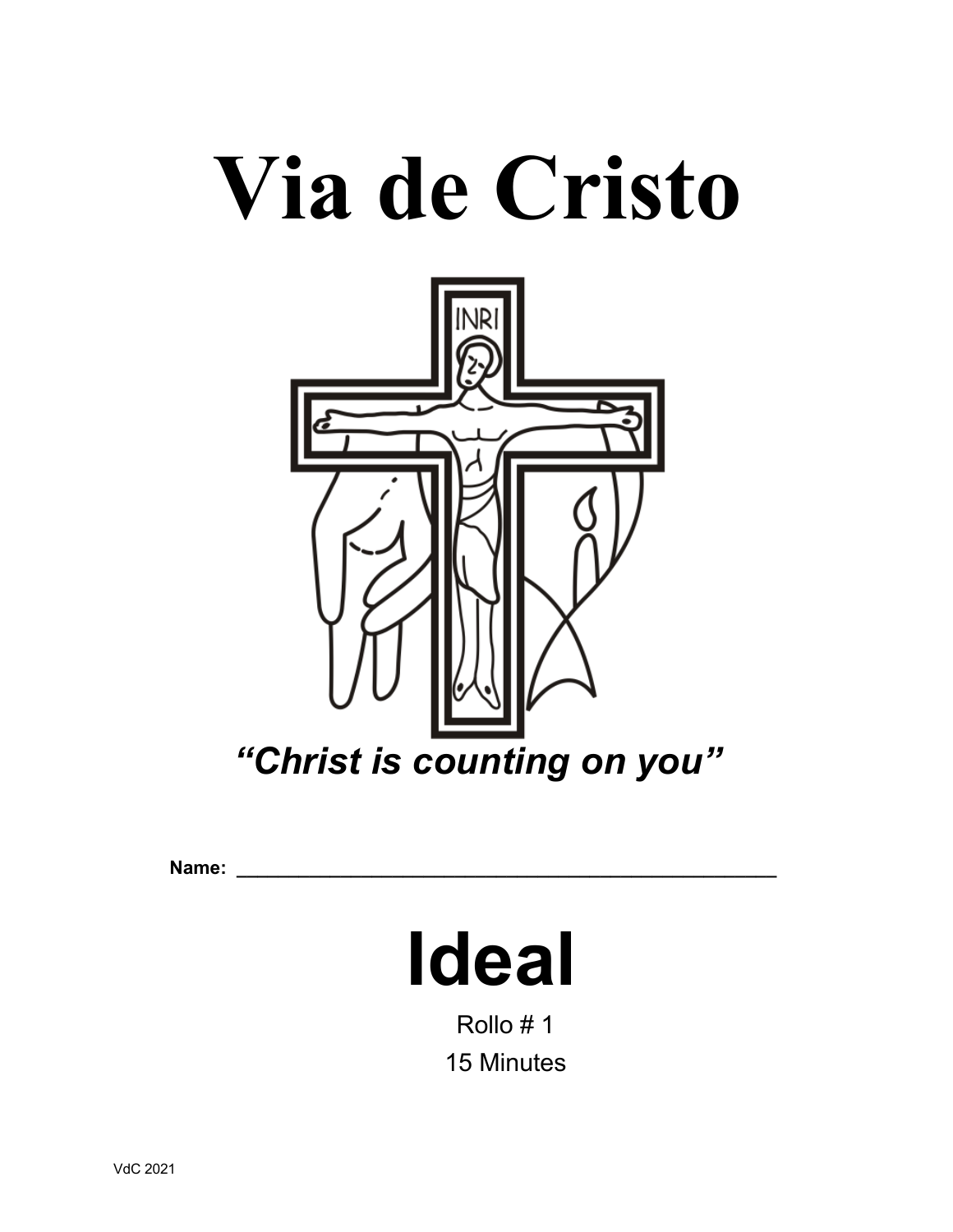# **IDEAL**

**Time:** 15 minutes. Content of this rollo is expected to take 15 minutes.

**Orientation:** Ideal is the first rollo and sets the tone of the Via de Cristo weekend. This is the beginning of the pilgrims'/weekenders' VdC journey. As the first talk, it should be given by an experienced rollista who can set the foundation for the remaining 14 talks. It is essential that the speaker is prepared spiritually in order to convey a sense of calm and react appropriately to any disturbances. The pilgrims will not know how to respond, engage, or react. The speaker should be prepared for anything. The Ideal rollista has the added responsibility of explaining the purpose of write-downs and note taking. The intent of the Ideal talk is to create a desire to identify their ideals and lead them to the Christian ideal.

**Style:** The Rollo Room will be filled with excitement and nervous energy. As the first talk, the pilgrims are unaware of the agenda and how the weekend will proceed. Most people will be with strangers, which adds to the level of anxiety. The rollo should be dynamic and engaging at the same time. The concepts should be delivered clearly and concisely, without introducing overly theological or philosophical topics. The speaker should be calm and friendly to put the pilgrims at ease.

**Objective:** As the first rollo, this talk is intended to ease the pilgrims into the pattern of the weekend. The rollo prepares pilgrims to open their hearts and minds for the remaining lessons. Ideal lays the groundwork for the entire weekend. It is important that the following items are conveyed:

- Define an ideal
- Teach the importance of having an ideal
- Establish Christianity as the perfect ideal
- Discover our current ideals
- There is to be no mention of God or faith.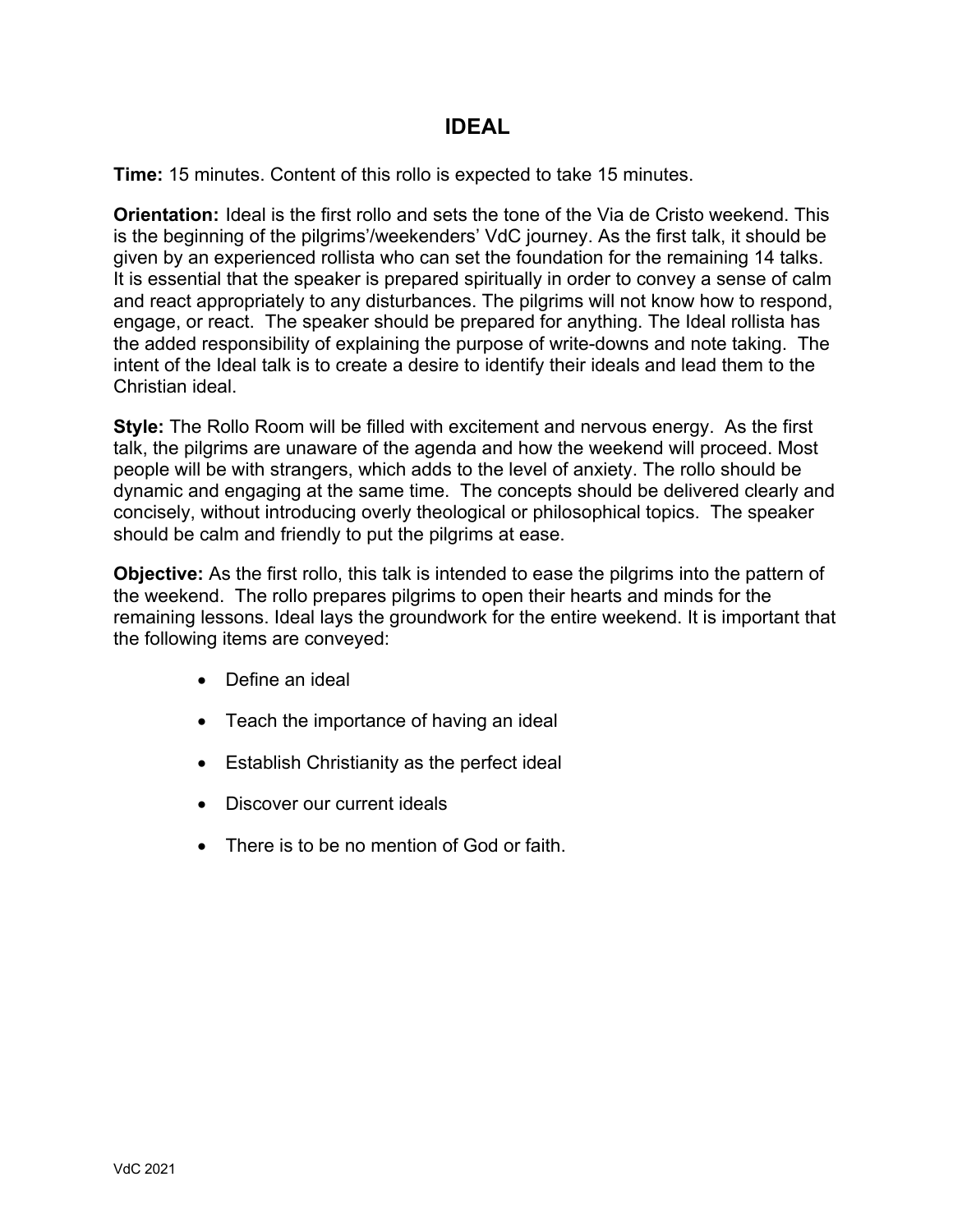#### **1. INTRODUCTION**

Now is the moment to stop and think. What is the meaning and direction of our lives? People live in two worlds: the material and the spiritual. Our lives are more complex than and superior to other animals.

A. Humans are the only beings in creation that have:

- Intellect: The ability to understand
- Will: The ability to act, to seek after something desired
- Freedom: The ability to choose
- B. We are endowed with intelligence, will, and freedom. Through the gift of freewill we can direct our lives toward the outcomes we choose. We can govern our actions to not only live but thrive.

#### **2. HUMAN POTENTIAL**

Everyone has the drive for happiness and self-fulfillment. Essentially all people are born the same way. Why do some people seem to accomplish so much more than others?

- A. All people have enormous potential and innate talents.
- B. Our potential is best realized by setting goals.
- C. We use ideas and thoughts to direct our lives toward the fulfillment of an idea or goal.
- D. We challenge our potential by committing ourselves totally.
- E. Self-giving is one of the highest personal acts we can accomplish.
- F. Giving oneself can be directed to:
- Self
- Objects
- Ideas
- Others

#### **3. WHAT IS AN IDEAL?**

An ideal is the center of our goals; it is the axis of our life. It is the combination of ideas, aspirations, and preferences which attract us and move us toward the attainment of our goals.

A. Everyone has an ideal.

- B. Our ideals change as we age and change. (Provide examples/anecdotes)
- Childhood: games, toys, physical conquest...
- Youth/adolescence: sports, adventures, school, love
- Adulthood: Money, career, family, honor, etc.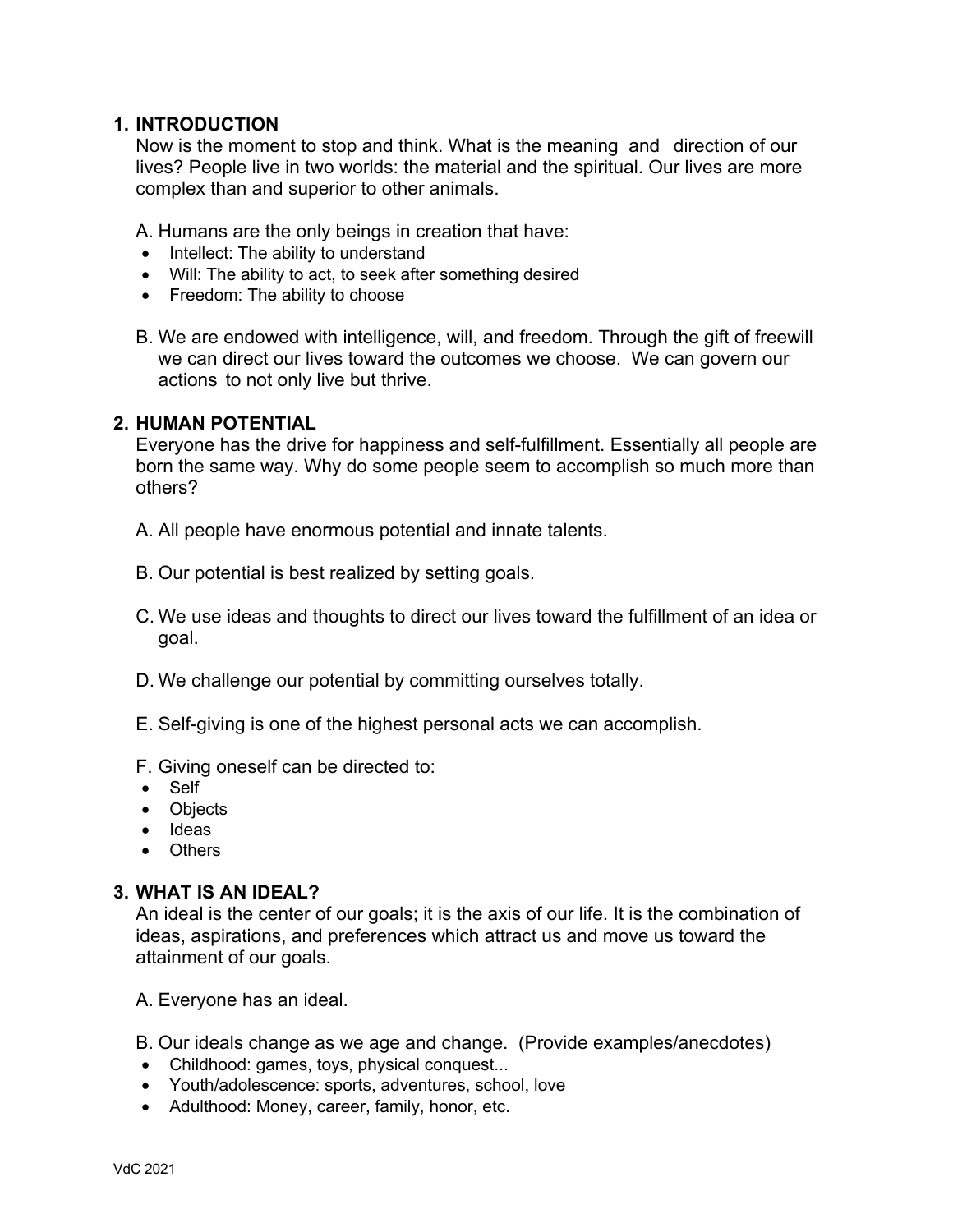# **4. ELEMENTS OF AN IDEAL**

- A. Vision, or static element. Vision the "what" of our ideal. It is the combinations of our dreams, hopes and preferences for life. Our vision provides the framework of the ideal.
- B. Motivation, or dynamic element. Motivation is the "why" behind the vision. It is the force that moves us to achieve our goal. Motivation gives us the power to accomplish our ideal.

# **5. THE INFLUENCE OF AN IDEAL ON LIFE**

A. An Authentic (Healthy) Ideal

- Gives purpose and meaning to life.
- Causes us to rise above ourselves.
- Develops optimism by fostering hope, vitality, and freewill.
- Creates direction by acting through conviction instead of instinct.

#### B. A False (Unhealthy) Ideal

- Discourages and disheartens
- Prevents us from trying new, and perhaps authentic, ideals.

#### **6. OBSTACLES TO ACHIEVING OUR IDEAL**

People don't plan to fail. They fail to plan. We don't always achieve our ideal. There are obstacles that remove us from our path.

- A. Evil, injustice, and unhappiness exist
- B. Limitations cause frustration and restlessness, which can be a motivating force (give example).
- C. We are limited by our self-centeredness.

# **7. QUALITIES OF AN IDEAL**

A. An ideal can satisfy an individual's every need.

- It is vital and provides great meaning
- It is complete. We can direct our whole life toward this ideal.
- It has definable goals

B. Each goal will fulfill our present and future needs.

- These goals will inspire us to reach out and give of ourselves
- The goals challenge us to fulfill our potential.
- It must be attainable. An unrealistic ideal causes frustration instead of inspiration.
- It must be motivating. It empowers us to overcome obstacles to meet its criteria.

An authentic ideal leads us to a mature and meaningful life.